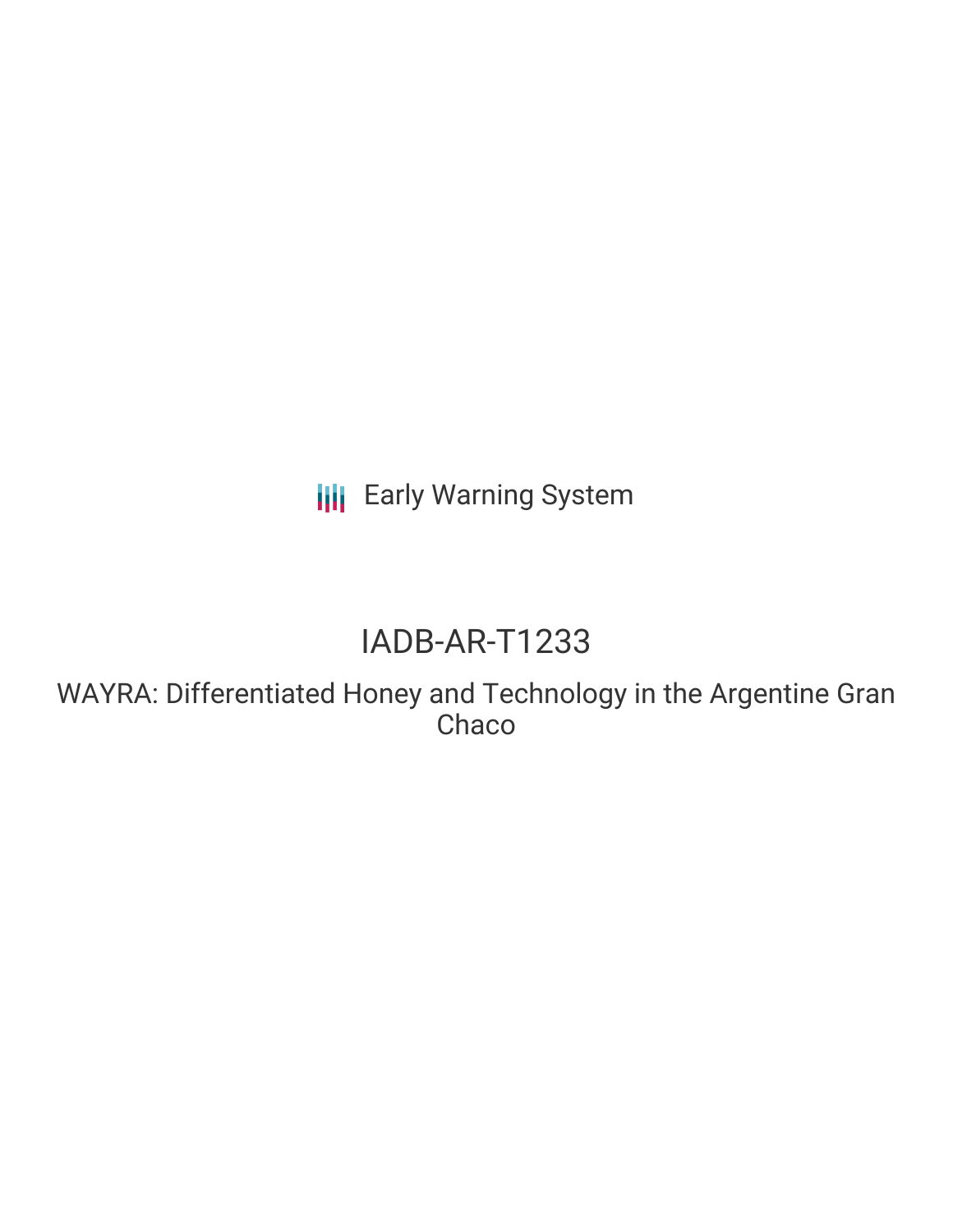

#### **Quick Facts**

| <b>Countries</b>              | Argentina                                       |
|-------------------------------|-------------------------------------------------|
| <b>Specific Location</b>      | Gran Chaco                                      |
| <b>Financial Institutions</b> | Inter-American Development Bank (IADB)          |
| <b>Status</b>                 | Approved                                        |
| <b>Bank Risk Rating</b>       | U                                               |
| <b>Voting Date</b>            | 2019-04-17                                      |
| <b>Borrower</b>               | Cooperativa de Trabajo COOPSOL                  |
| <b>Sectors</b>                | Agriculture and Forestry, Technical Cooperation |
| <b>Investment Type(s)</b>     | Grant                                           |
| <b>Grant Amount (USD)</b>     | $$0.20$ million                                 |
| <b>Project Cost (USD)</b>     | \$1.00 million                                  |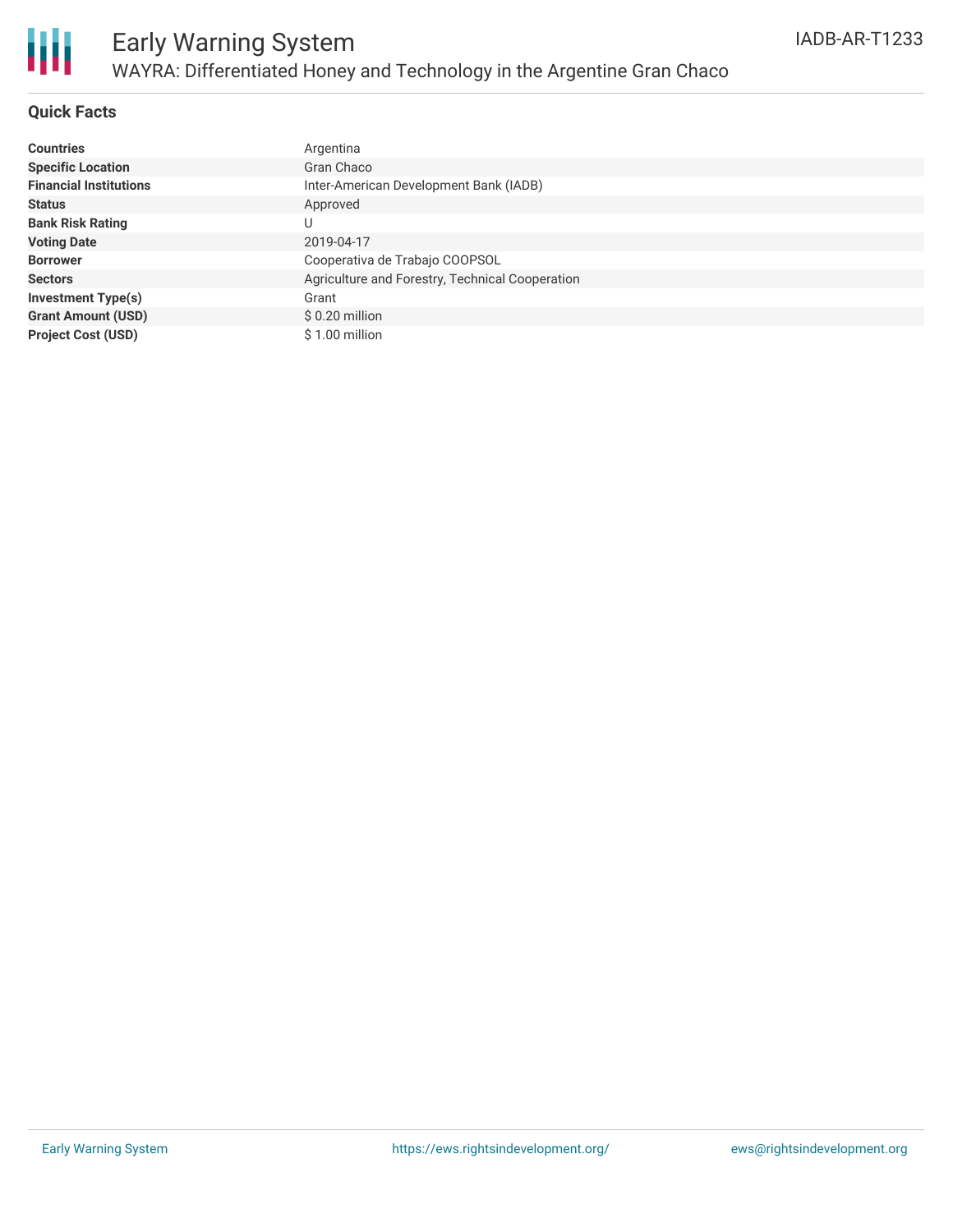

#### **Project Description**

The project's expected impact is to improve the economic activity and inclusion of honey-producer families in the Gran Chaco region. Its outcome is to expand and consolidate the WAYRA Consortium by bolstering its productive capacity and the use of technology to increase sales of organic, differentiated honey from the Gran Chaco region.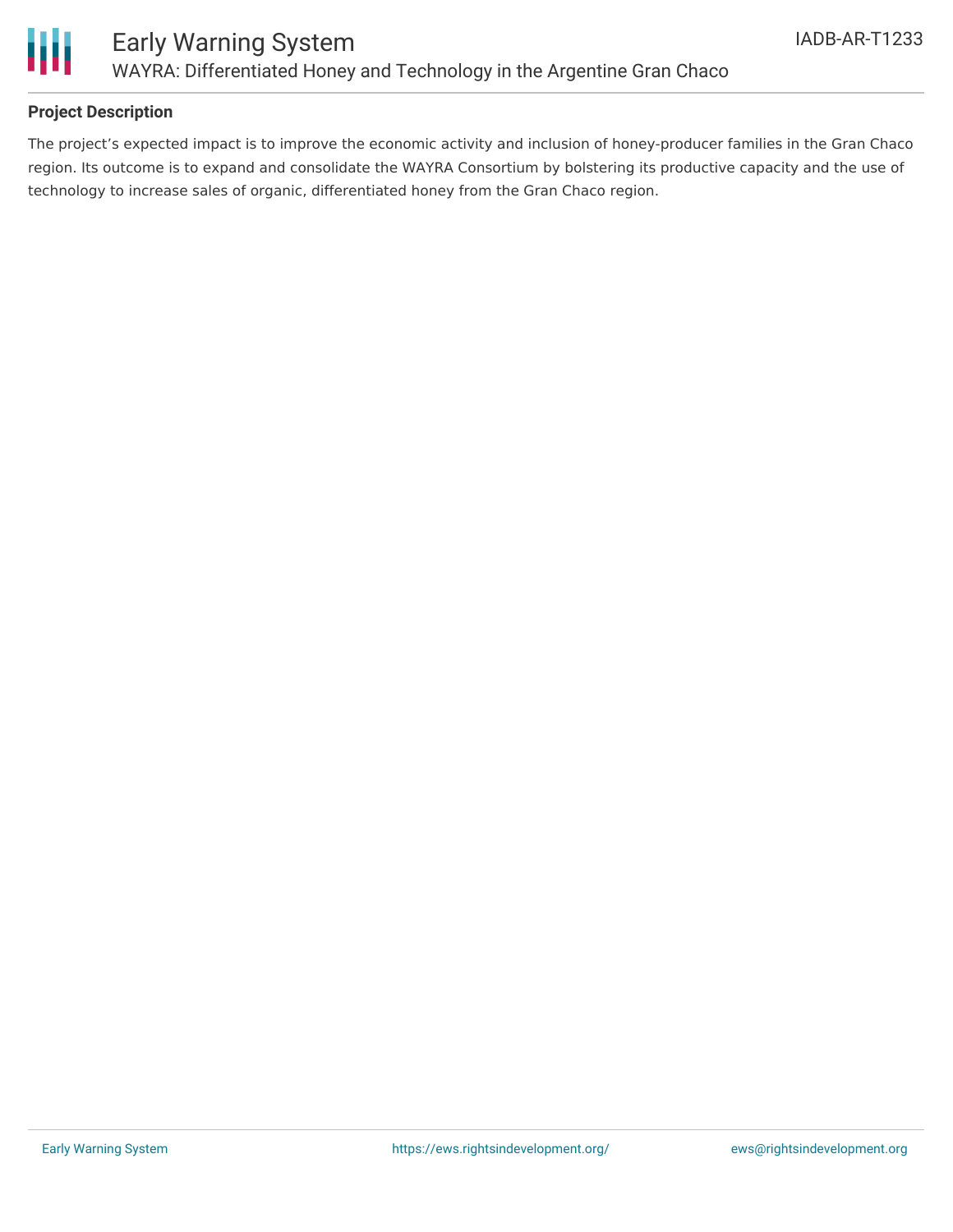

#### **Investment Description**

• Inter-American Development Bank (IADB)

Fondo Multilateral de Inversiones (FOMIN) – IDB Lab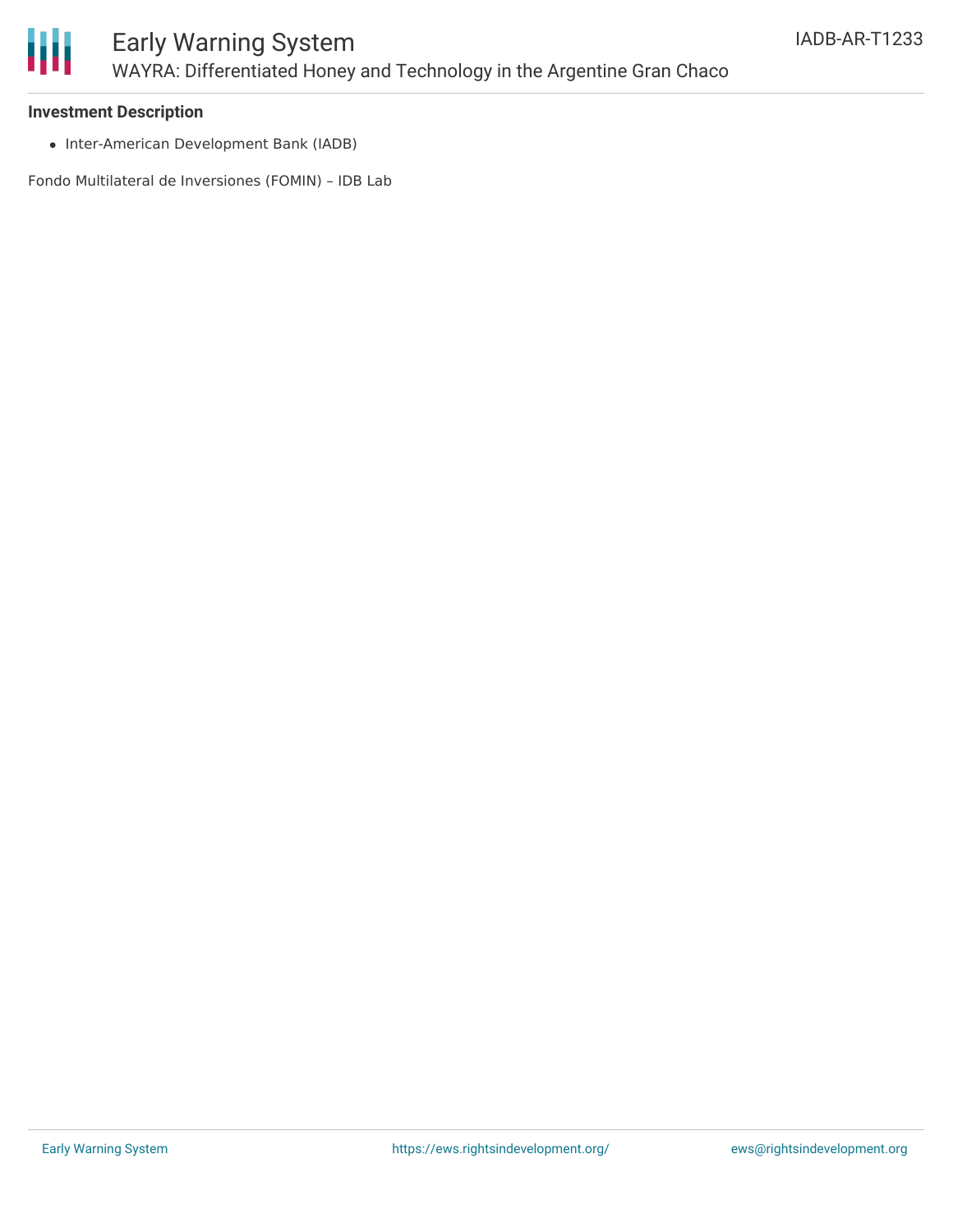



## Early Warning System

## WAYRA: Differentiated Honey and Technology in the Argentine Gran Chaco

| <b>Private Actor 1</b>   | <b>Private Actor</b><br>' Role | <b>Private Actor</b><br>1 Sector | <b>Relation</b>          | <b>Private Actor 2</b> | <b>Private Actor</b><br>2 Role | <b>Private Actor</b><br>2 Sector |
|--------------------------|--------------------------------|----------------------------------|--------------------------|------------------------|--------------------------------|----------------------------------|
| $\overline{\phantom{0}}$ | $\,$                           |                                  | $\overline{\phantom{a}}$ | COOPSOL LTDA           | Client                         |                                  |
|                          | $\sim$                         | . .                              | . .                      | Wayra Network          | Client                         | $\sim$                           |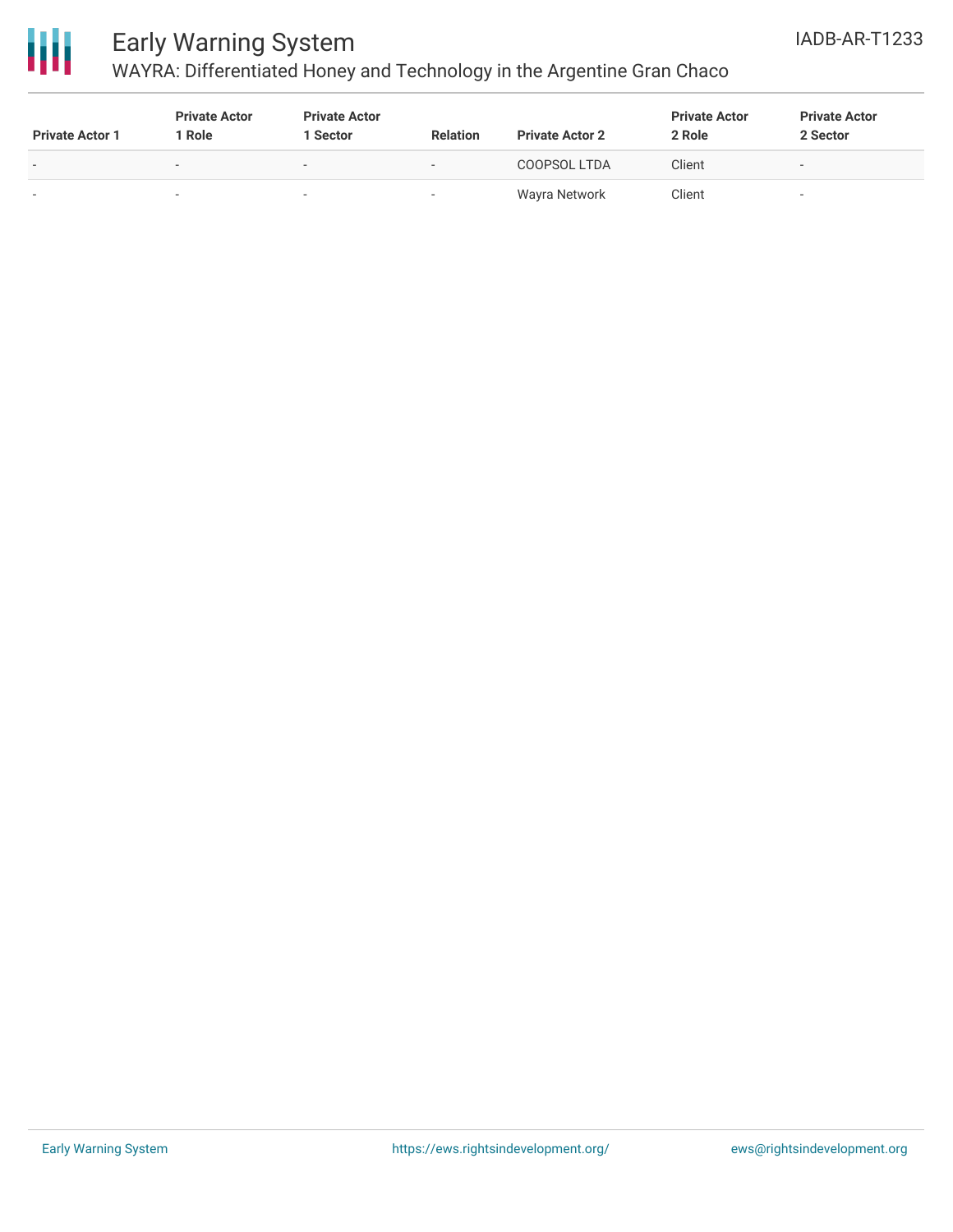#### **Contact Information**

#### ACCOUNTABILITY MECHANISM OF IADB

The Independent Consultation and Investigation Mechanism (MICI) is the independent complaint mechanism and fact-finding body for people who have been or are likely to be adversely affected by an Inter-American Development Bank (IDB) or Inter-American Investment Corporation (IIC)-funded project. If you submit a complaint to MICI, they may assist you in addressing the problems you raised through a dispute-resolution process with those implementing the project and/or through an investigation to assess whether the IDB or IIC is following its own policies for preventing or mitigating harm to people or the environment. You can submit a complaint by sending an email to MICI@iadb.org. You can learn more about the MICI and how to file a complaint at http://www.iadb.org/en/mici/mici,1752.html (in English) or http://www.iadb.org/es/mici/mici,1752.html (Spanish).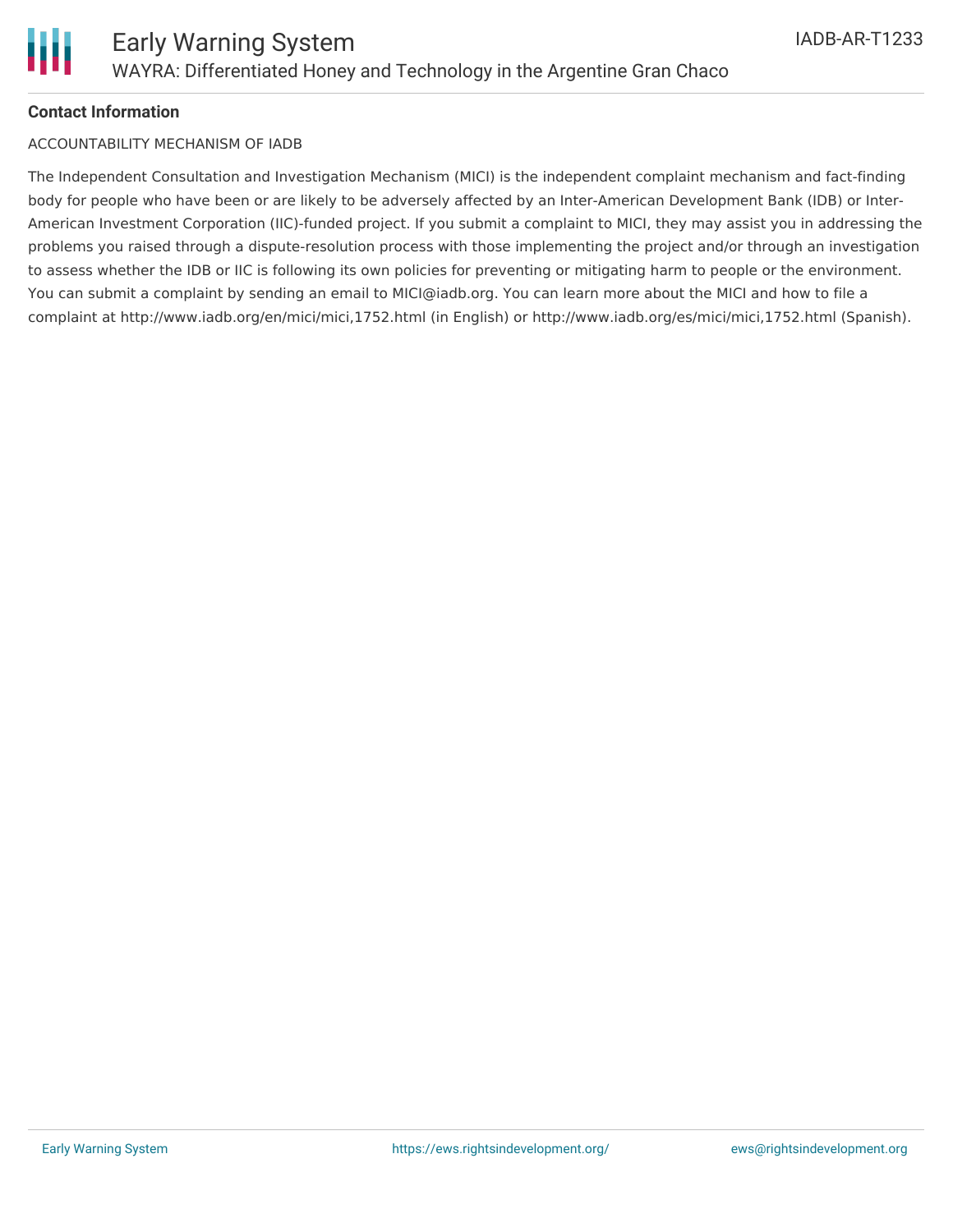

# Early Warning System

WAYRA: Differentiated Honey and Technology in the Argentine Gran Chaco

#### **Bank Documents**

- AR-L1315 [AR-T1233-](https://www.iadb.org/Document.cfm?id=EZSHARE-761971395-2) Sintesis SEP.pdf
- AR-L1315 AR-T1233- SEP Synthesis [English.pdf](https://www.iadb.org/Document.cfm?id=EZSHARE-761971395-3)